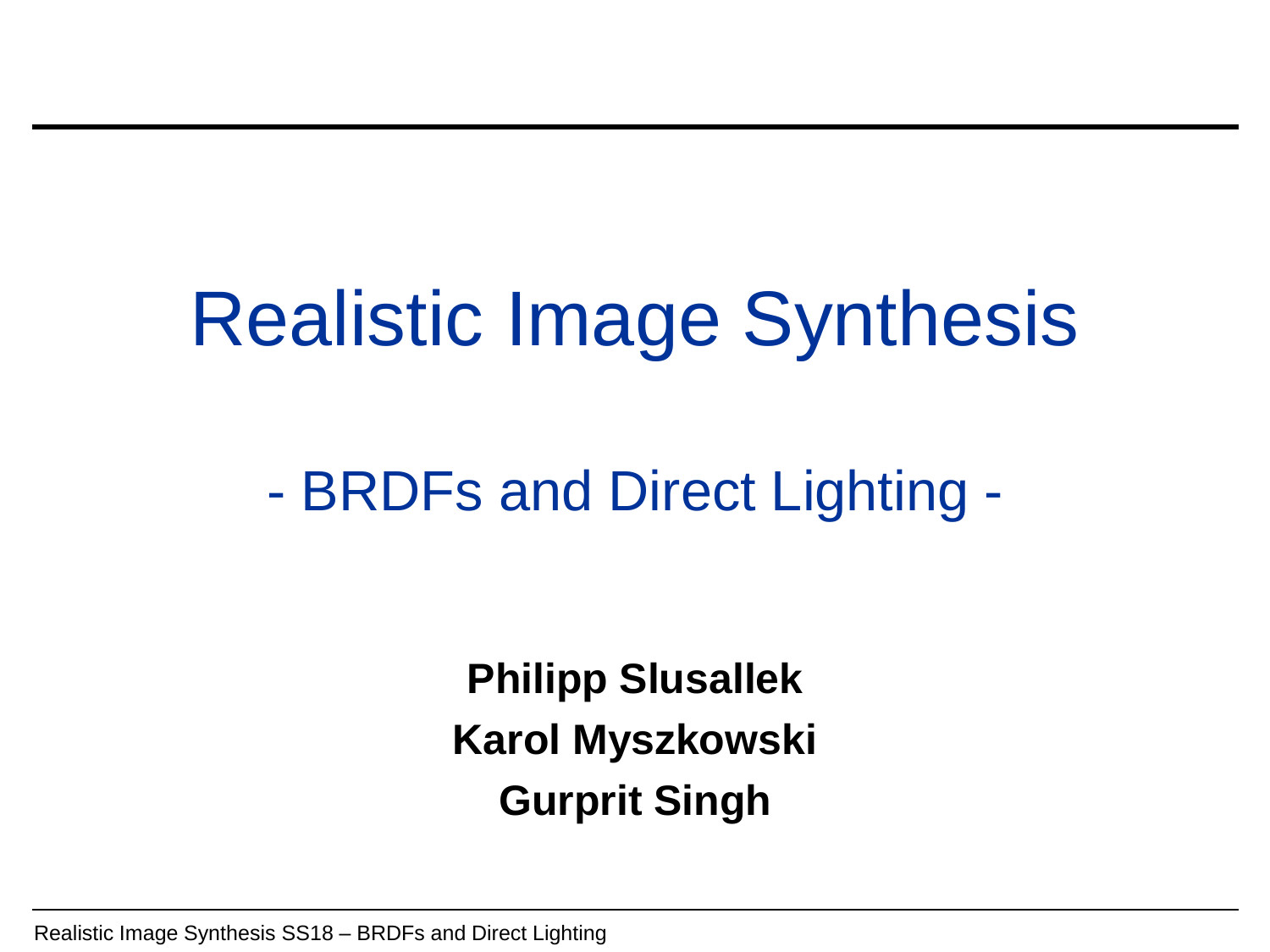## Importance Sampling Example

- **Example: Generate Cosine weighted distribution**
	- Generate ray according to cosine distribution with respect to normal
	- Need only average of the incident radiance

$$
E = \int_{\Omega_i} L_i(\omega_i) \cos \theta_i d\omega_i = \int_{0}^{2\pi} \int_{0}^{\pi/2} L_i(\omega_i) \cos \theta_i \sin \theta_i d\theta_i d\phi_i
$$

$$
p(x) = \frac{\cos \theta_i \sin \theta_i}{\pi} \implies F_N = \frac{\pi}{N} \sum_{i} L_i(\xi_i)
$$

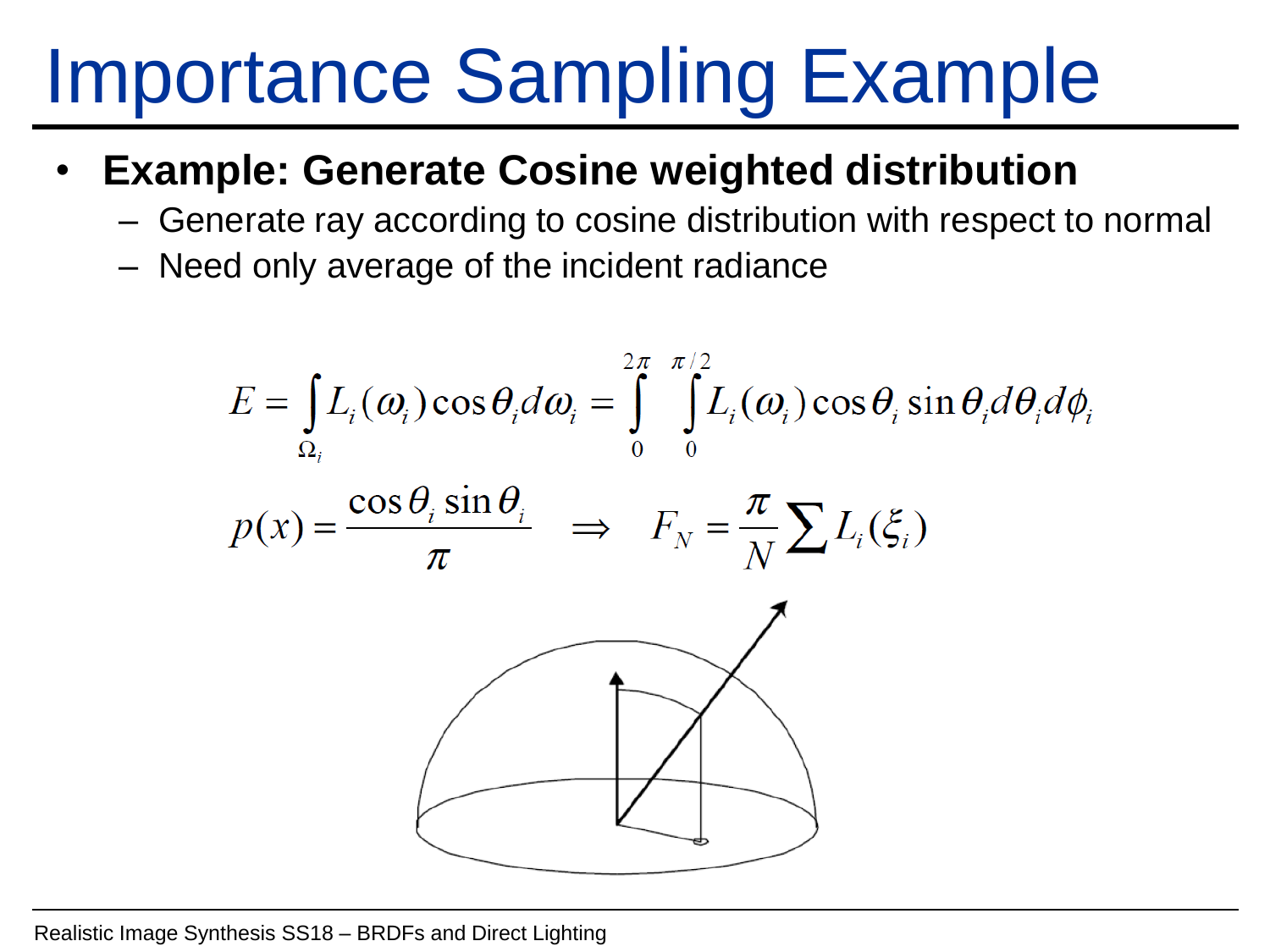### Multidimensional Inversion

#### • **Multidimensional Inversion Method (here 2D)**

- Goal: density function  $p(x, y)$  with  $x \in [a, b]$ ,  $y \in [c, d]$
- Compute cumulative distribution function

$$
P(x, y) = \int\limits_{c}^{y} \int\limits_{a}^{x} p(x', y') dx' dy'
$$

 $-$  Random variables along x are generated by integrating P over entire y-range (marginal density)

$$
\xi_1 = P(\xi'_1, y) \Big|_{y=d} = \hat{P}(\xi'_1)
$$

$$
\Rightarrow \boxed{\xi'_1 = \hat{P}^{-1}(\xi_1)}
$$

– Now, given  $x = \xi'_1$  we have a one-dimensional problem but we still need to normalize

$$
\xi_2 \sim P(x, \xi_2')\Big|_{x=\xi_1'} = \tilde{P}(\xi_2')
$$
  

$$
\Rightarrow \xi_2' \sim \tilde{P}^{-1}(\xi_2) \Rightarrow \boxed{\xi_2' = \frac{\tilde{P}^{-1}(\xi_2)}{\tilde{P}(d)}}
$$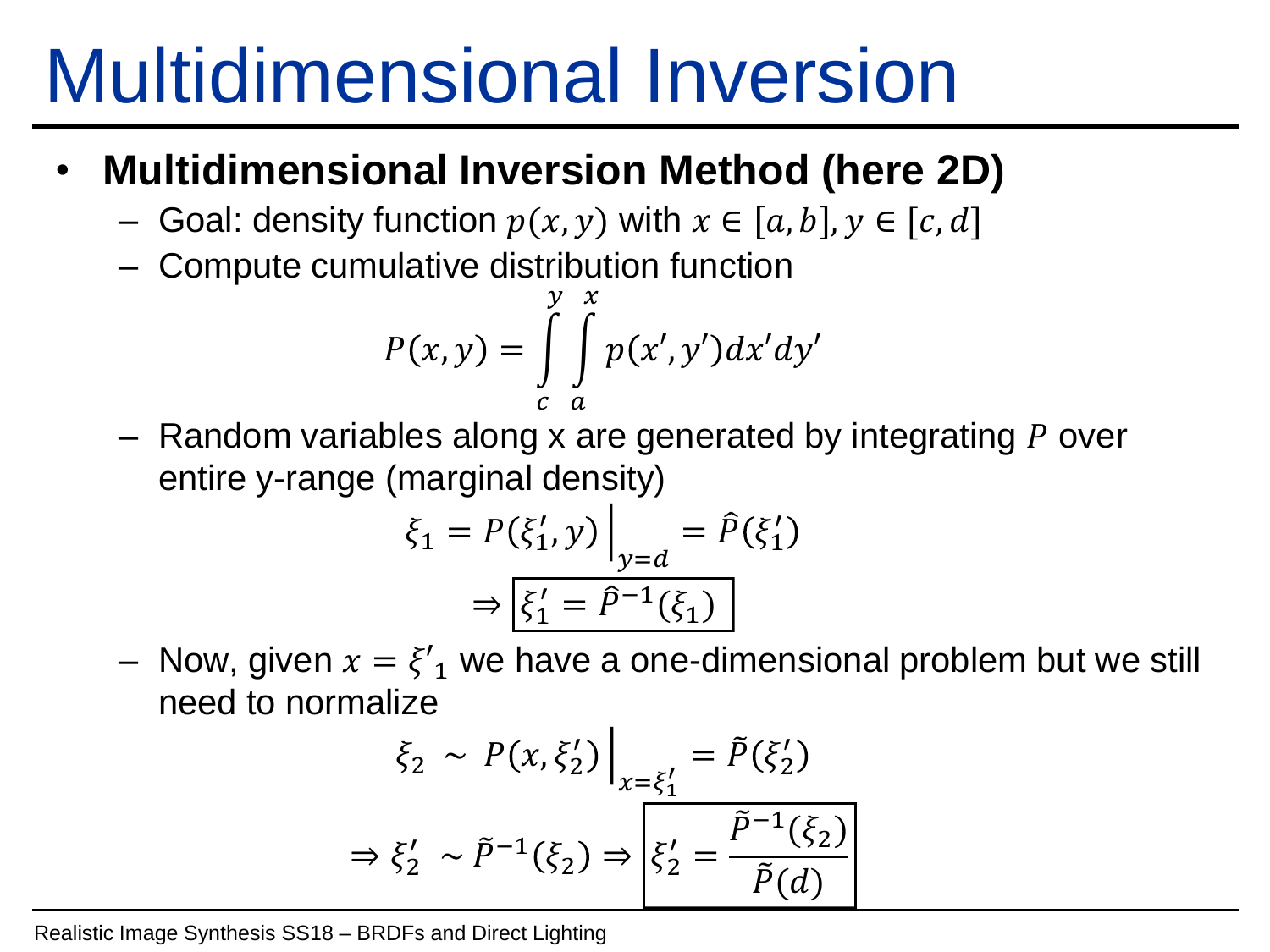### Multidim. Inversion: Hemisphere

• Multidimensional probability function  $(p(\omega) = const = c)$ 

$$
\int_{\Omega_+} p(\omega) d\omega = 1 \implies c \int_{\Omega_+} d\omega = 1 \implies c = \frac{1}{2\pi}
$$

$$
p(\omega) = \frac{1}{2\pi} \implies p(\theta, \varphi) = \frac{\sin(\theta)}{2\pi} \text{ with } d\omega = \sin\theta \, d\theta d\varphi
$$

• Marginal density function (integrating out  $\varphi$ )

$$
p(\theta) = \int_0^{2\pi} \frac{\sin \theta}{2\pi} d\varphi = \sin \theta \implies \xi_1 = P(\theta) = \int_0^{\theta} \sin \theta' d\theta' = 1 - \cos \theta
$$

• **Conditional density function**

$$
p(\varphi|\theta) = \frac{p(\theta,\varphi)}{p(\theta)} = \frac{1}{2\pi} \implies \xi_2 = P(\varphi|\theta) = \int_{0}^{\varphi} \frac{1}{2\pi} d\varphi' = \frac{\varphi}{2\pi}
$$

• Inverting, with: if  $(1 - X)$  is uniform in  $[0, 1]$ , so is X

$$
\theta = \cos^{-1}(1 - \xi_1) = \cos^{-1}\xi_1 \qquad \qquad \varphi = 2\pi\xi_2
$$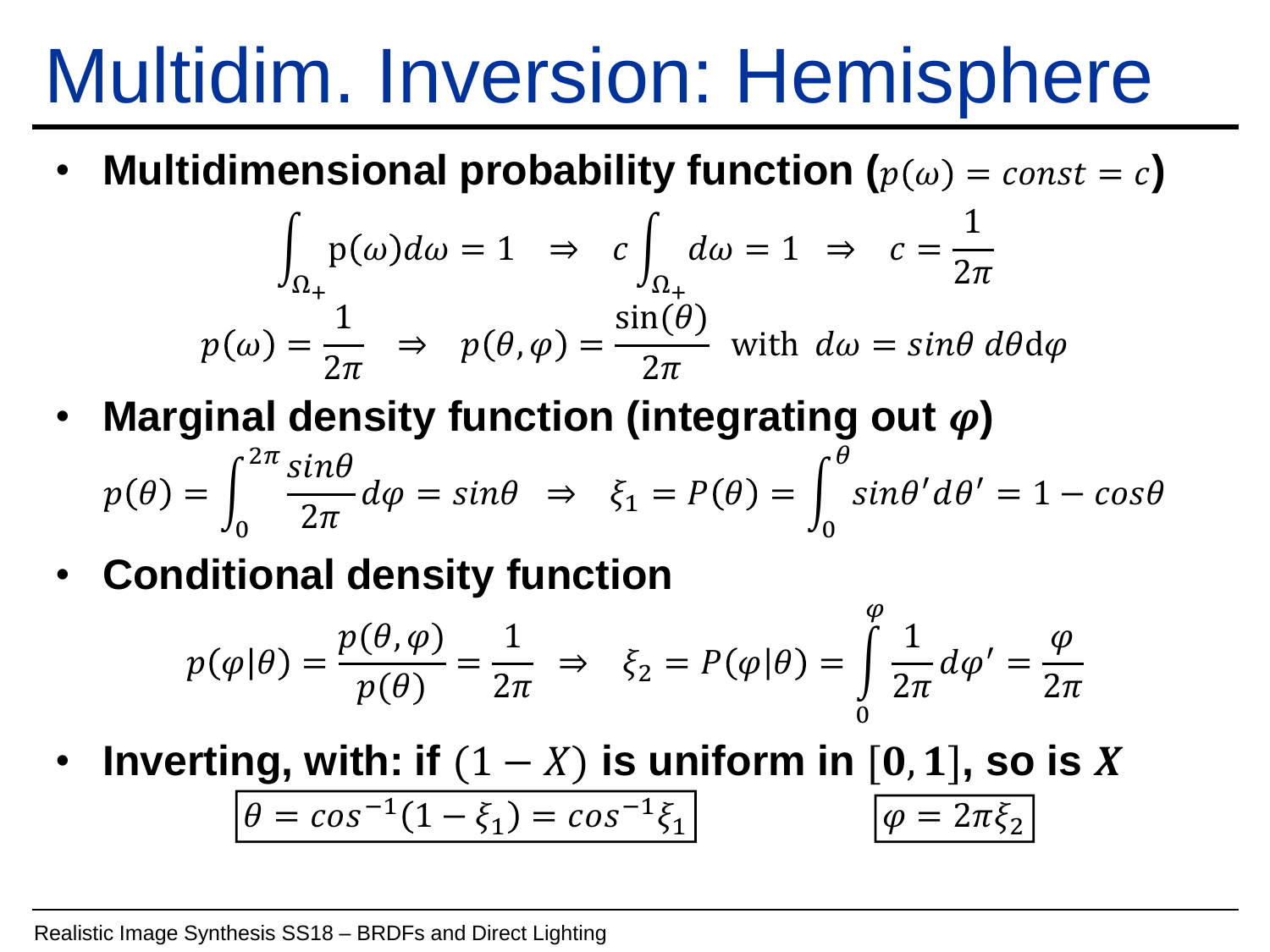## Sampling a BRDF

Uniformly distributed on the hemisphere  $(\sim d\omega)$ 

$$
x = \cos(2\pi\xi_1)\sqrt{(1 - \xi_2^2)}
$$
  
\n
$$
\varphi = 2\pi\xi_1
$$
  
\n
$$
y = \sin(2\pi\xi_1)\sqrt{(1 - \xi_2^2)}
$$
  
\n
$$
z = \xi_2
$$

**Cosine distributed on the hemisphere (** $\sim$ cos $\theta$ d $\omega$ )

$$
\varphi = 2\pi\xi_1
$$
  
\n
$$
\varphi = 2\pi\xi_1
$$
  
\n
$$
\varphi = \arccos(\sqrt{\xi_2})
$$
  
\n
$$
y = \sin(2\pi\xi_1)\sqrt{(1 - \xi_2)}
$$
  
\n
$$
z = \sqrt{\xi_2}
$$

• Cosine-power distributed on the hemisphere  $(\sim cos^n \theta d\omega)$ 

$$
\varphi = 2\pi \xi_1
$$
\n
$$
\varphi = 2\pi \xi_1
$$
\n
$$
y = \sin(2\pi \xi_1) \sqrt{(1 - \xi_2^{2n+1})}
$$
\nAlso see  
\n
$$
\theta = \arccos(\xi_2^{1/n+1})
$$
\n
$$
z = \xi_2^{1/n+1}
$$
\n
$$
y = \sin(2\pi \xi_1) \sqrt{(1 - \xi_2^{2/n+1})}
$$
\n
$$
\text{Also see}
$$
\n
$$
\text{Global Illu}
$$
\nby Philip D

 $= \sin(2\pi \xi_1)\sqrt{(1-\xi_2^{\gamma n+1})}$  Global Illumination Compentium Also see by Philip Dutre (U. Leuven): http://www.cs.kuleuven.ac.be/~phil/GI/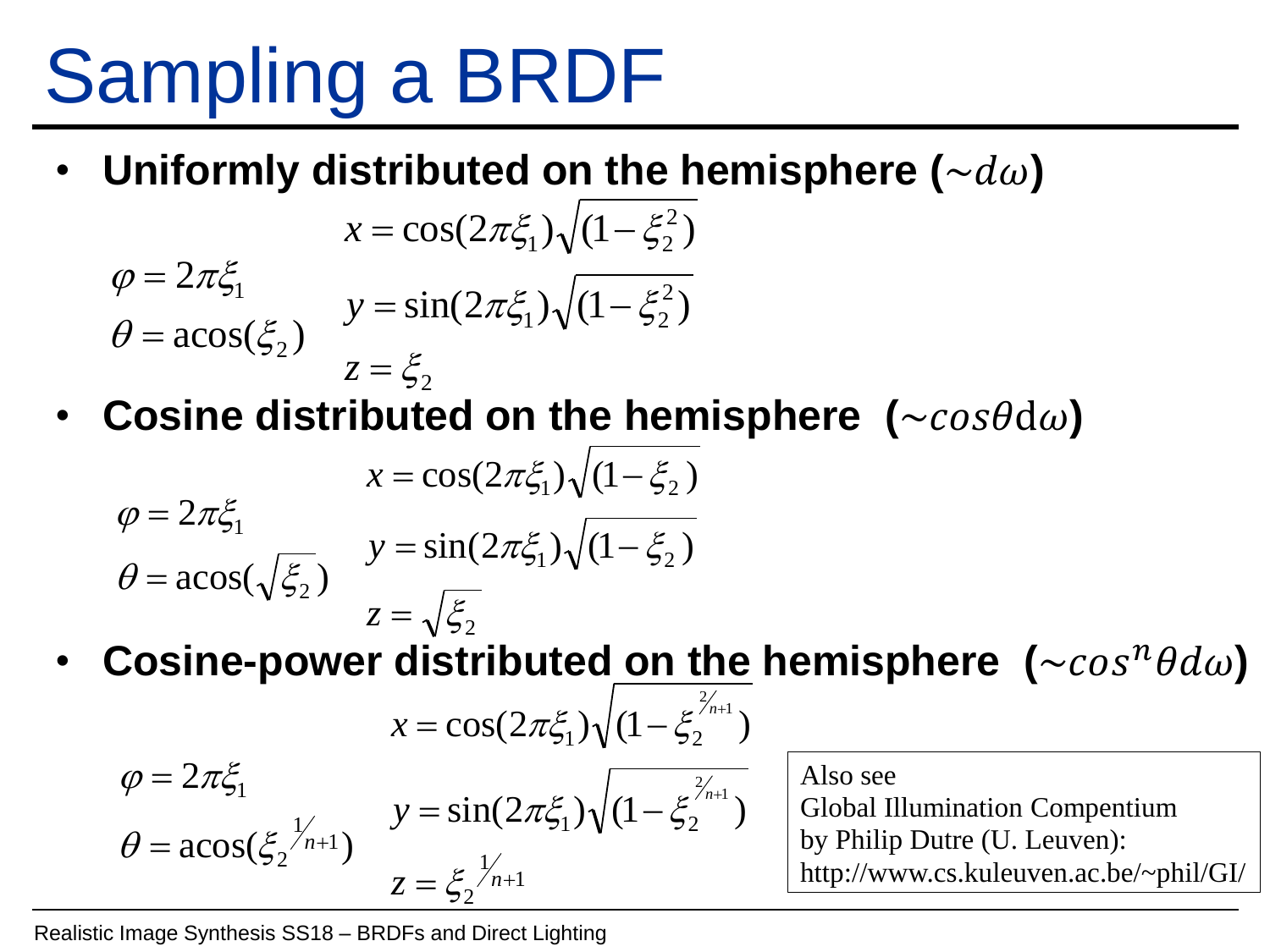# Sampling a BRDF

• **Phong BRDF**

 $\int f_r(\omega_i, x, \omega_o) L_i \cos \theta d\omega = k_d \int L_i \cos \theta d\omega + k_s \int L_i \cos^n \theta' \cos \theta d\omega$  $\Omega_{+}$   $\Omega_{+}$   $\Omega_{+}$ *N*  $k_d \sum_{l=1}^{N}$  $2\pi k_d \sum_{l=1}^{N}$ 

- **Sampling the diffuse part**  $\mathcal{J}I_1 = \frac{2\pi k_d}{N} \sum L_k(\omega_k) \cos \theta_k$ 
	- Uniform on the hemisphere
	-

### • **Sampling the glossy part**

- $-$  Uniform on the hemisphere  $\sim$
- Better: Cosine distributed
- Cosine-power distributed
	- Cdigon integrates only over positive hemisphere  $\diagdown$ (see GI-Compendium)

θ

θ'

Realistic Image Synthesis SS18 – BRDFs and Direct Lighting

\n- \n Better: Cosine distributed\n 
$$
I_1 = \frac{\pi k_d}{N} \sum_{k=1}^{N} L_k(\omega_k)
$$
\n
\n- \n 3ampling the glossy part\n
	\n- \n Uniform on the hemisphere\n  $I_2 = \frac{2\pi k_s}{N} \sum_{k=1}^{N} L_k(\omega_k) \cos^n \theta'_k \cos \theta_k$ \n
	\n- \n Better: Cosine distributed\n
		\n- \n Cosine-power distributed\n  $I_2 = \frac{\pi k_s}{N} \sum_{k=1}^{N} L_k(\omega_k) \cos^n \theta'_k$ \n
		\n- \n positive hemisphere\n (see Gl-Compendium)\n  $I_2 = \frac{\pi k_s}{N} \sum_{k=1}^{N} L_k(\omega_k) \cos \theta_k$ \n
		\n\n
	\n

 $=1$ 

1

 $N \sum_{k=1}^{N} k^{(c)} k^{j}$ 

*N*

 $k=1$ 

 $k_d \sum_{l=1}^{N}$ 

 $I_1 = \frac{2\pi a}{\sigma^2}$ 

 $=\frac{2\pi k_d}{N} \sum L_k(\omega_k) \cos \theta_k$ 

 $\epsilon_1 = \frac{2\pi\epsilon_d}{N} \sum L_k(\omega_k) \cos \theta_k$ 

 $\alpha_k$   $\omega_k$   $\omega$   $\omega_k$  $\frac{d}{d}\sum L_k(\omega_k)\cos\theta_k$ 

 $\frac{\pi k_d}{\sum}$   $\sum$   $L_i(\omega_i)\cos\theta_i$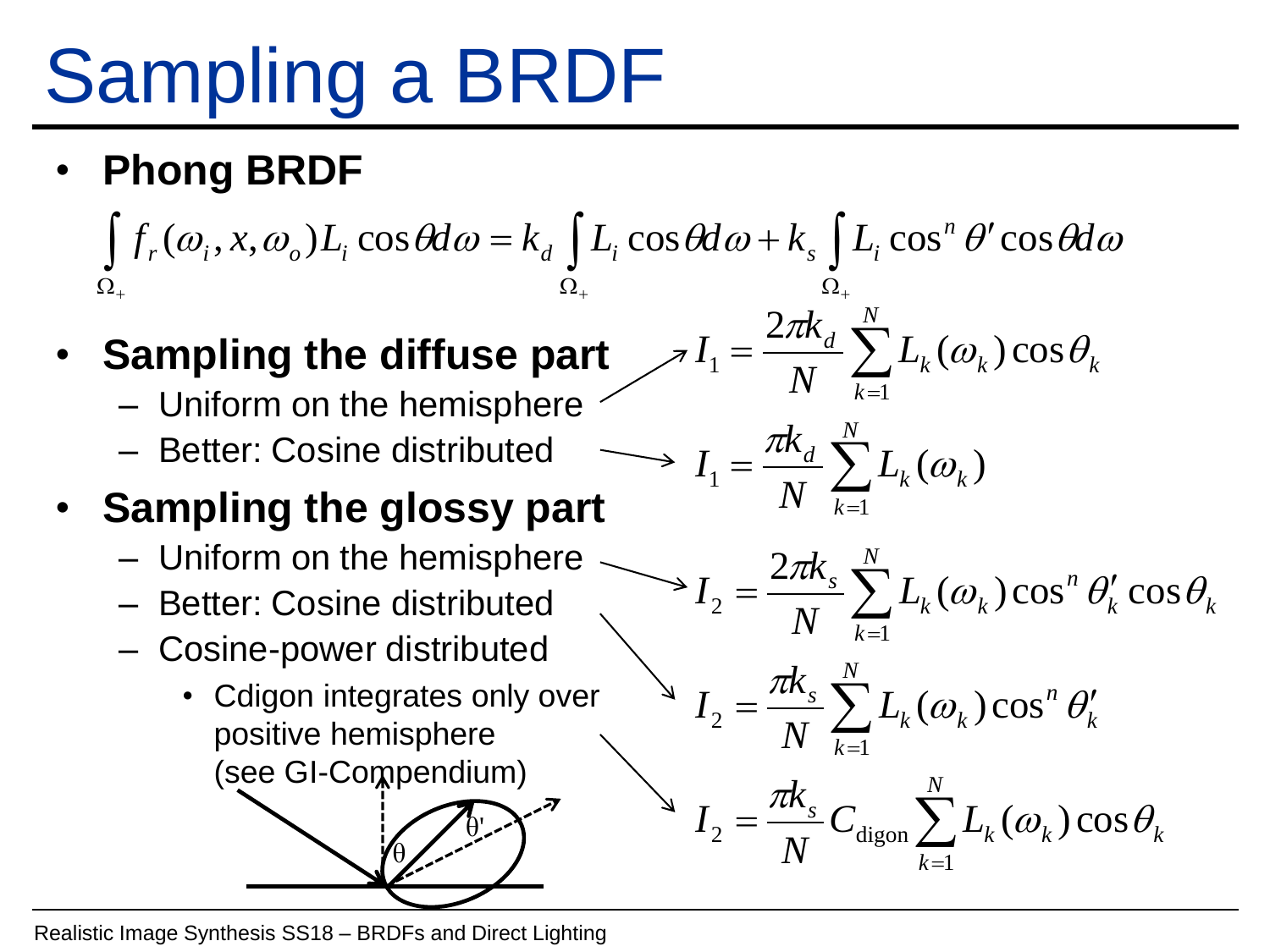#### • **Need to compute the integral**

 $L(x, \omega_{\scriptscriptstyle{\alpha}}) = L_{\scriptscriptstyle{\beta}}(x, \omega_{\scriptscriptstyle{\alpha}}) +$ 

$$
\int_{y \in S} \underbrace{f_r(\omega_o, x, \omega_i)}_{\text{usually low variance if mostly diffuse unknown variance}} \frac{\cos(\theta_x) \cos(\theta_y)}{||x - y||^2} dA_y
$$

high variance

- **See also**
	- Shirley et al.: MC-Techniques for Direct Lighting Calculations

### • **Single light source, not too close (>1/5 of its radius)**

- Small:
	- 1/ $r^2$  has low variance,  $cos\theta_x$  has low variance
- Planar:
	- $cos\theta_v$  has low variance too
	- Choose samples uniformly on light source geometry
		- Sampling directions could have high variance
- For curved light sources
	- Take into account orientation/normal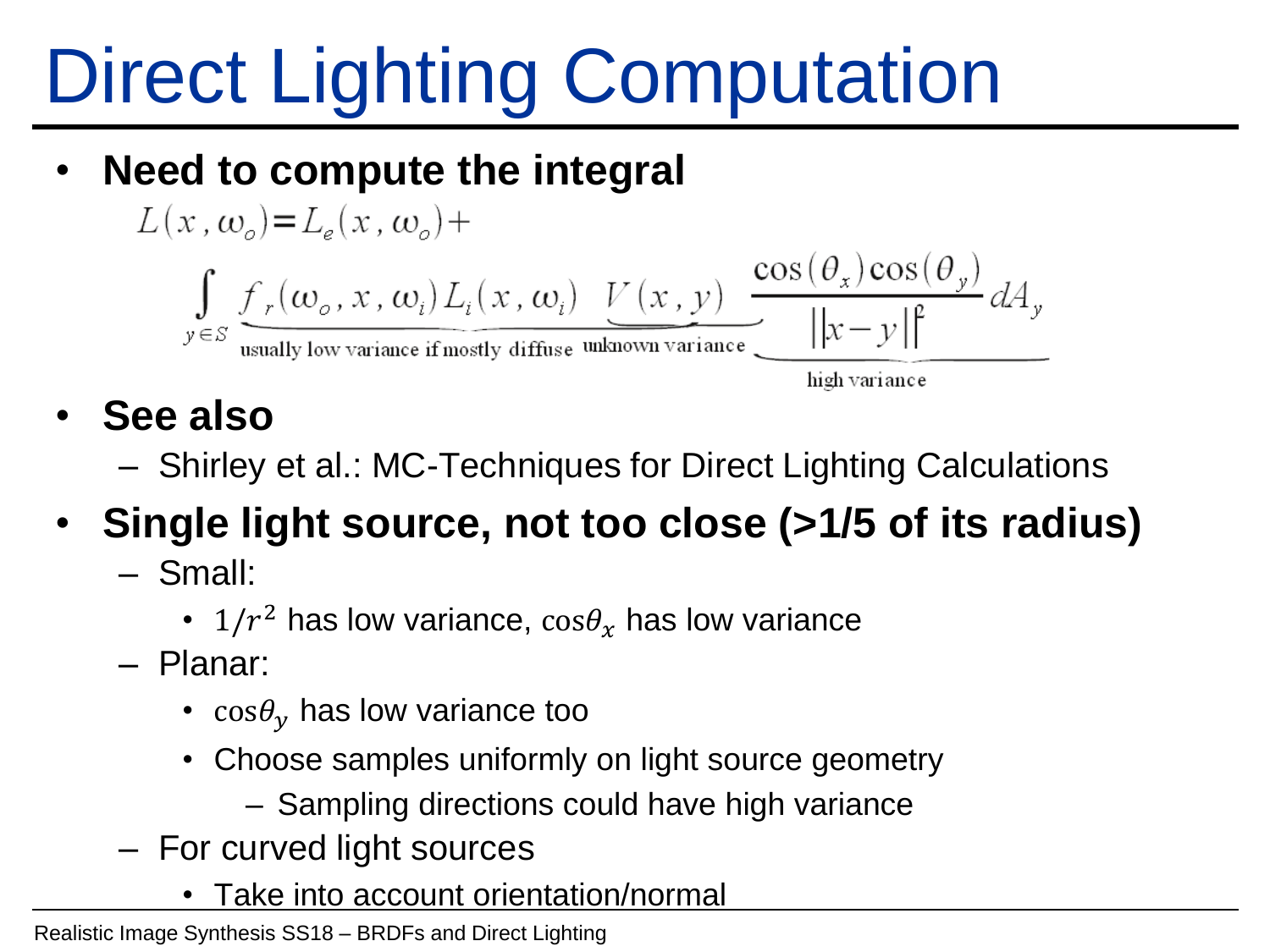

Sampling projected solid angle 4 eye rays per pixel 100 shadow rays

Sampling light source area 4 eye rays per pixel 100 shadow rays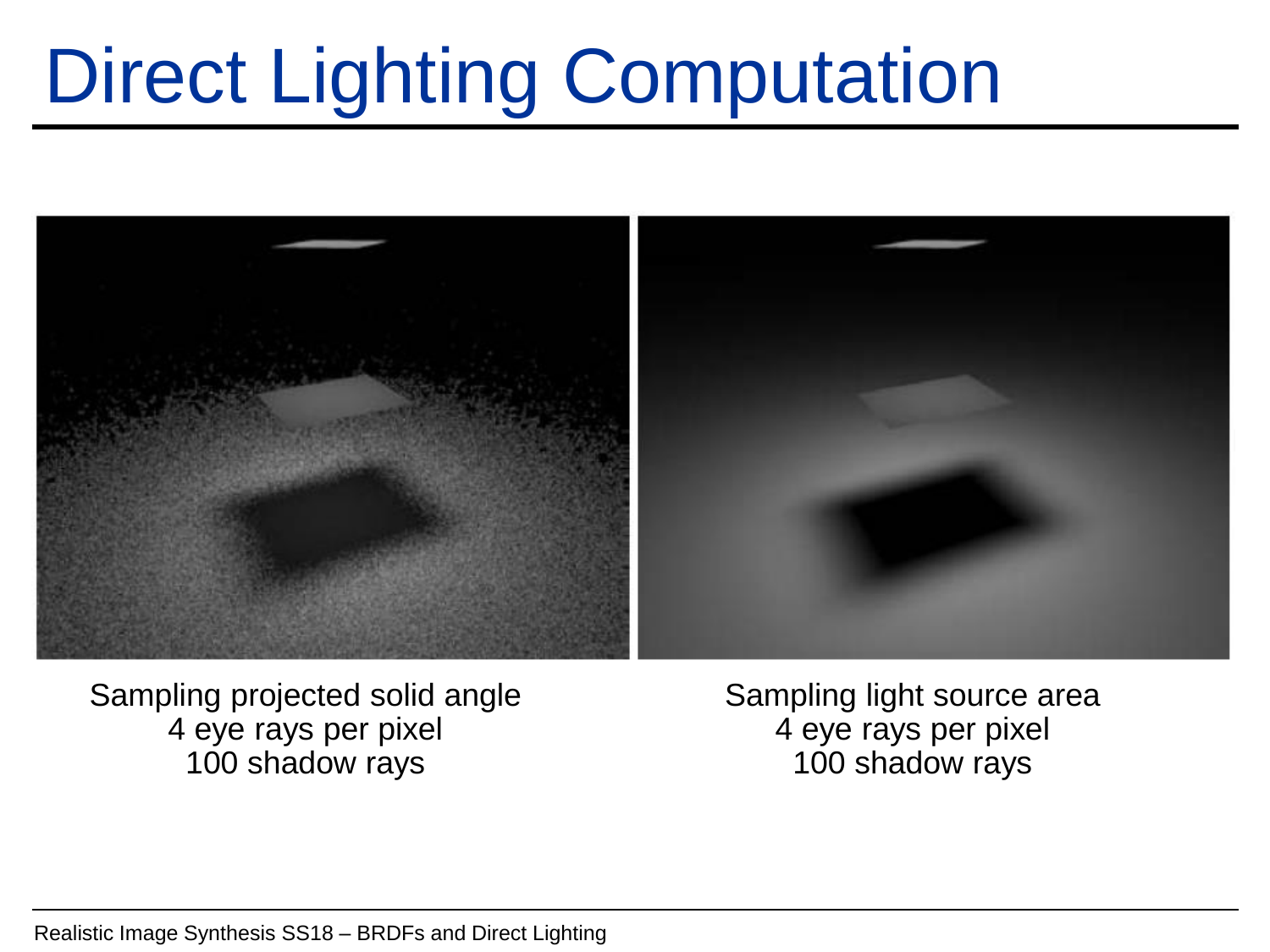

Fixed sample location 4 eye rays per pixel 1 shadow ray each

Random sample location 4 eye rays per pixel 1 shadow ray each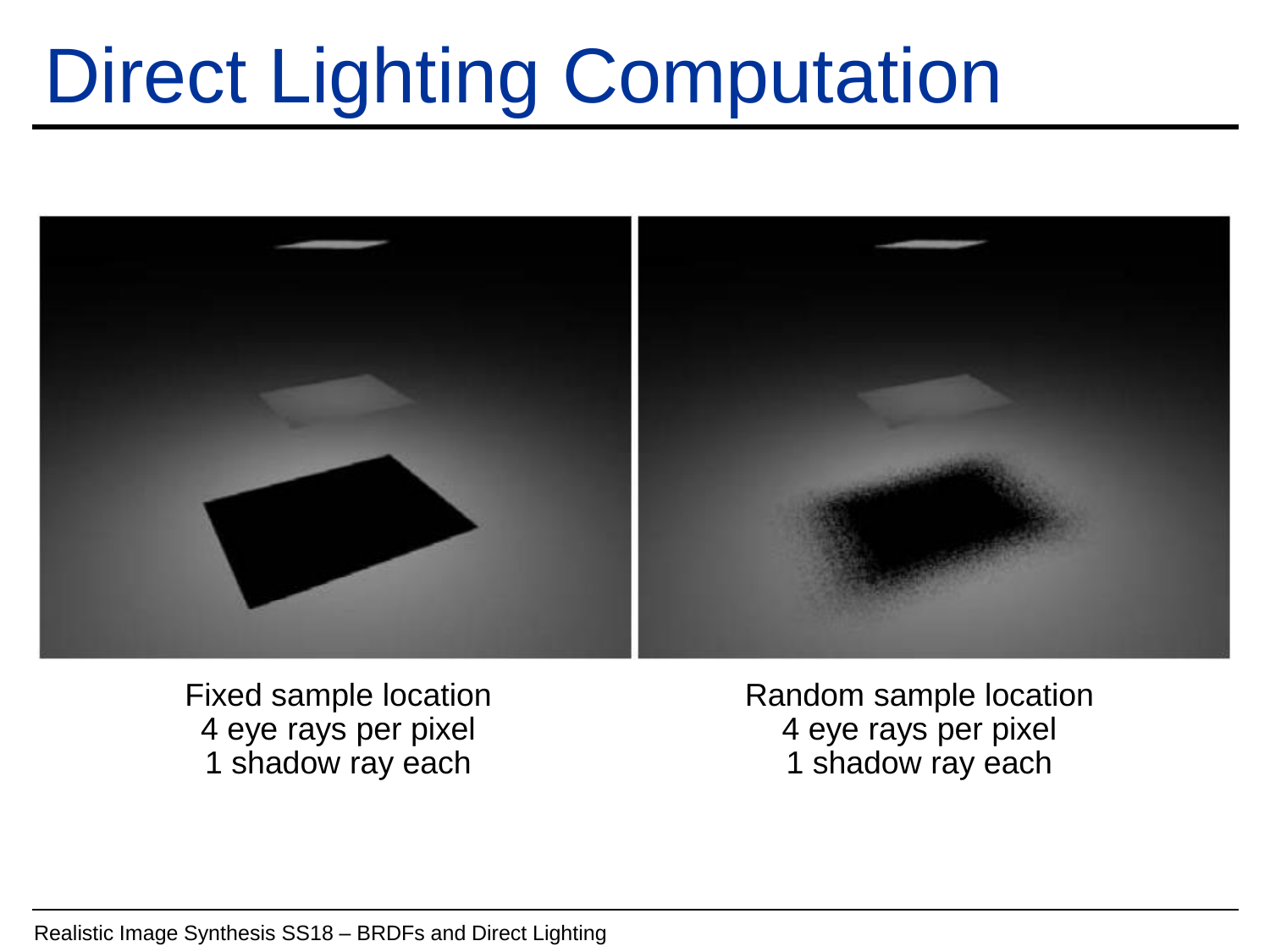

Sample locations on 2D grid 4 eye rays per pixel 64 shadow ray

Stratified random sample locations 4 eye rays per pixel 64 shadow ray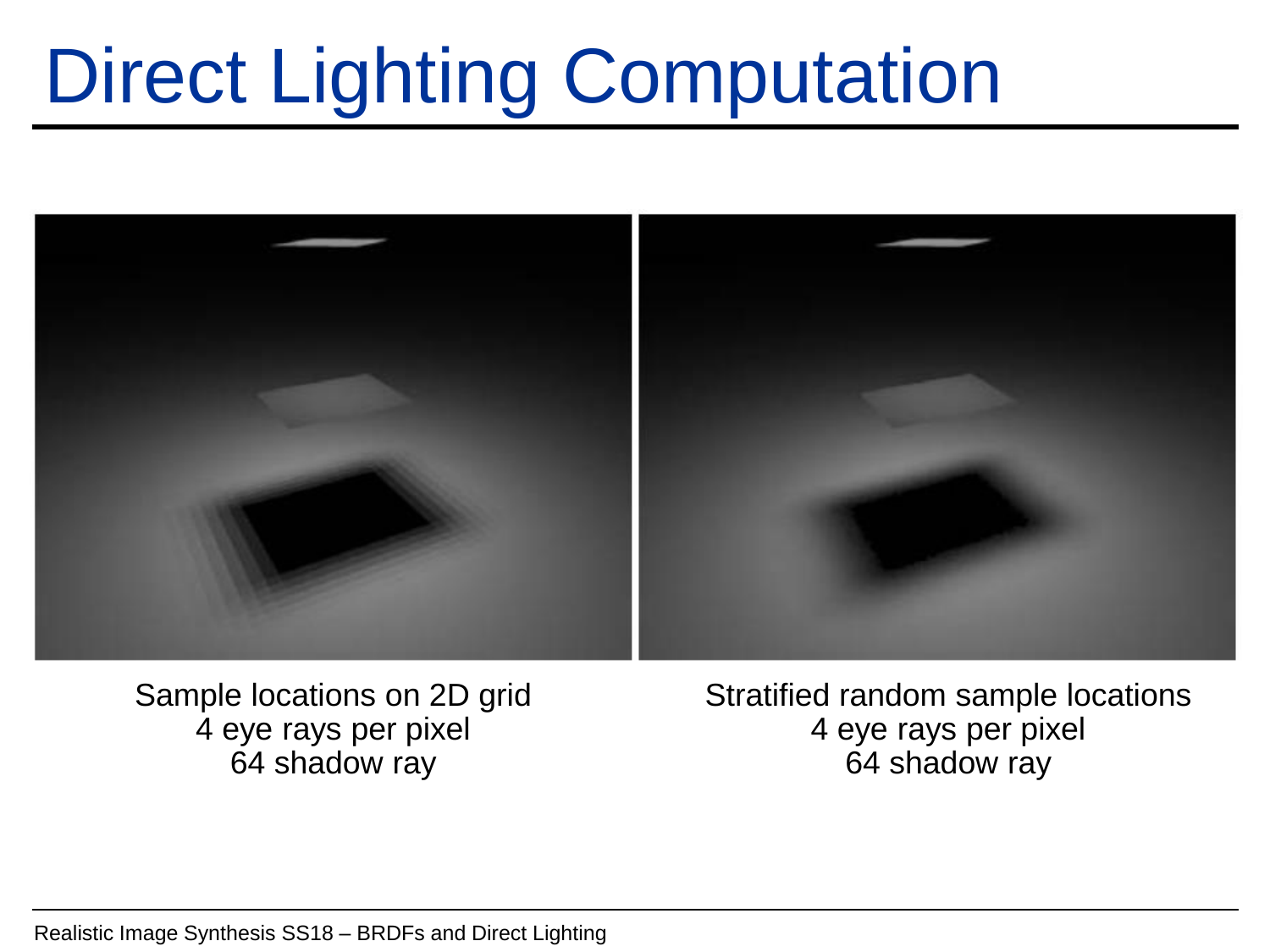

Stratified random sample locations 4 eye rays per pixel 16 shadow ray

Stratified random sample locations 64 eye rays per pixel 1 shadow ray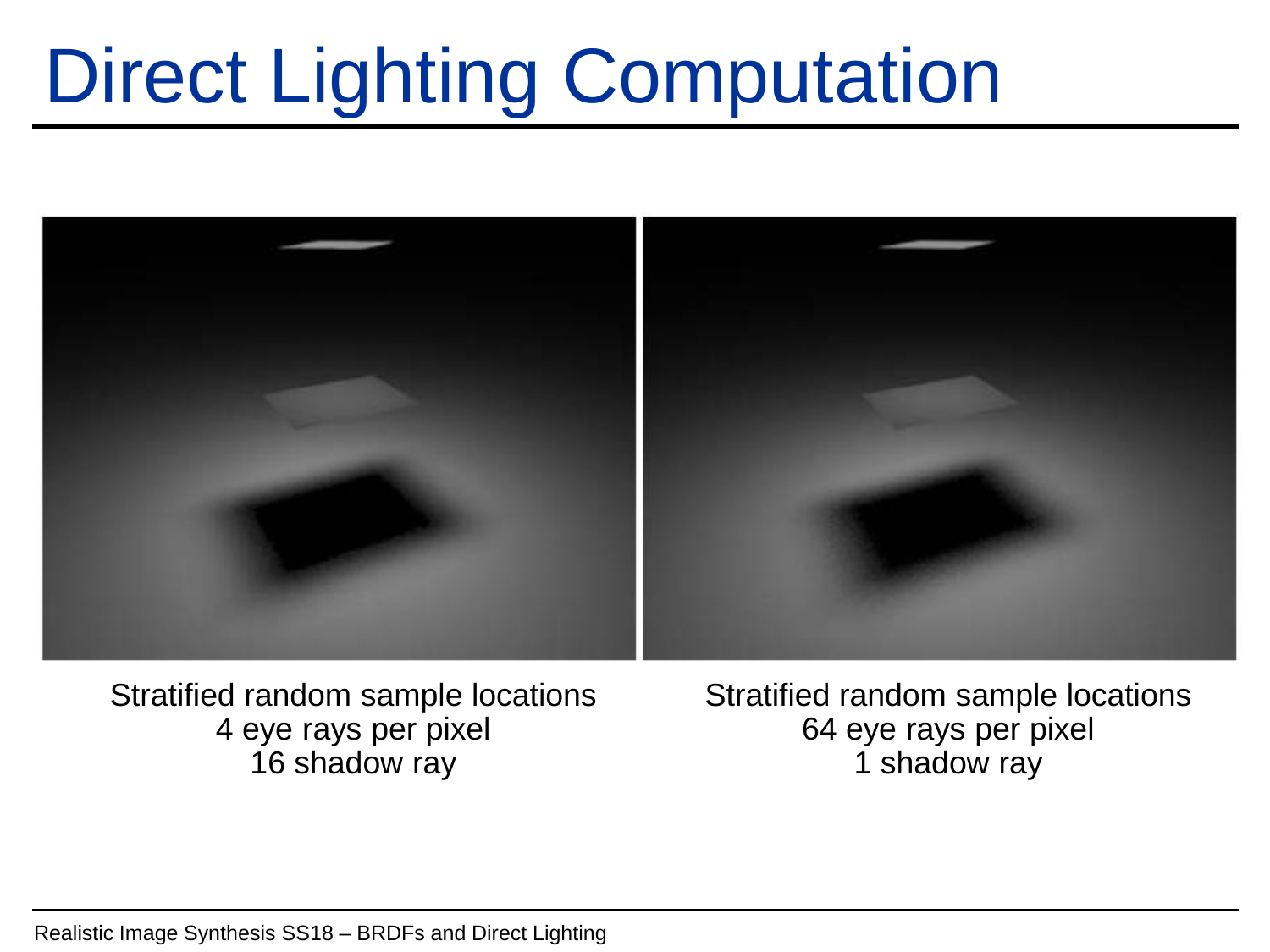#### • **Importance sampling of many light sources**

– Ray tracing cost grows with number of lights

#### • **Approaches**

- Equal probability (1/N<sub>L</sub>)
- Fixed weights according to total power of light
	- Sample as discrete probability density function
	- Make sure that pdf is not zero if light could be visible
		- Must use conservative approximation
- Stratification through spatial subdivision
	- Estimate the contribution of lights in each cell (e.g. octree)
- Dynamic and adaptive importance sampling
	- Compute a running average of irradiance at nearby points
	- Use the relative contribution as the importance function
	- Should use coherent sampling
	- Might need to estimate separately for primary and secondary rays